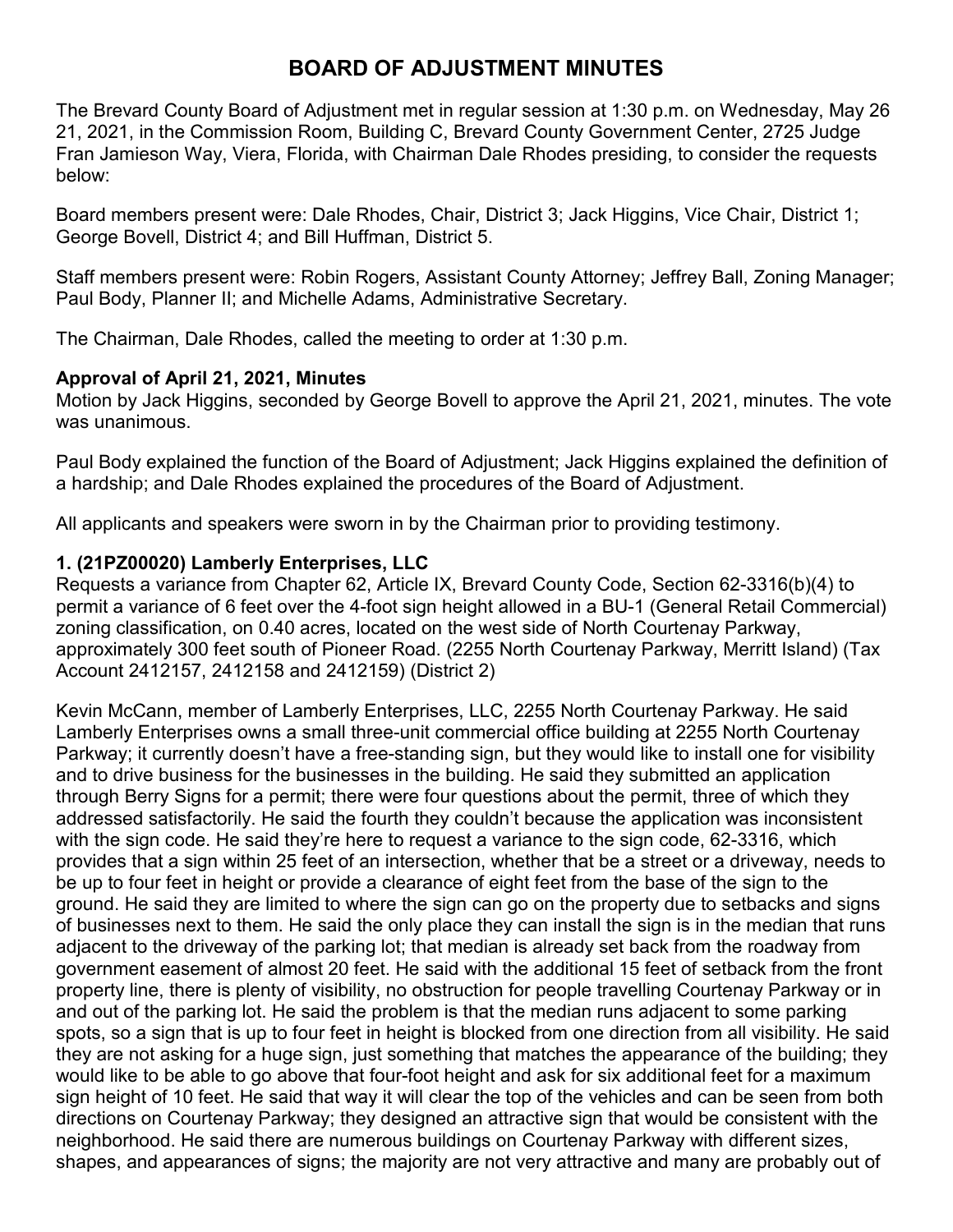the sign code. He said they are wanting the same consideration that neighboring businesses have, to have a sign to attract business to the building. He said for these reasons, they are requesting the additional six feet of height for the sign and hoping the Board approves that variance.

Dale Rhodes said, with his representative not there, he went to look at the location. He asked if he was putting it where the curbing is currently; where the cone is sitting on the curb.

Kevin McCann said yes, the yellow curbing; he doesn't think there is a cone there.

Dale Rhodes showed him a picture of the cone.

Kevin McCann said yes, that was just to mark it, there is no cone there now.

Dale Rhodes said it was there the day he drove by. He said he wanted the Board to understand looking at the picture that it's on that particular curb and not in the grassy area.

Kevin McCann said that is correct.

Dale Rhodes said it would be in line with other signs along that corridor.

Kevin McCann said yes, absolutely.

Dale Rhodes asked how much higher than the veterinary clinic sign next door is this one going to be.

Kevin McCann replied that he won't comment about the location or height of the vet sign; it is about six feet high, they would be going four feet higher.

Dale Rhodes asked if it was the height of the title company sign next to them.

Kevin McCann said no, he thinks that sign is at least 20 feet high, they just want to go to ten feet.

Dale Rhodes said he didn't get out to measure the signs. He asked if they were going to a total height of ten feet.

Kevin McCann answered yes, they would like to.

Dale Rhodes asked if there were multiple businesses in the complex with multiple businesses on the sign.

Kevin McCann said there is a maximum of three.

George Bovell said he had a great presentation. He said even if the sign was little lower, it wouldn't affect much in terms of visibility; when looking at the sign it doesn't block a person's vision up and down Courtenay. He said he understands the reason for getting it that high, so that if somebody parks there, they can see what's coming in the other direction. He said if somebody pulls up to the stop sign, they can see through the sign; he has no problem with the request.

Jack Higgins said considering the oncoming traffic and the vet, it meets all the guidelines.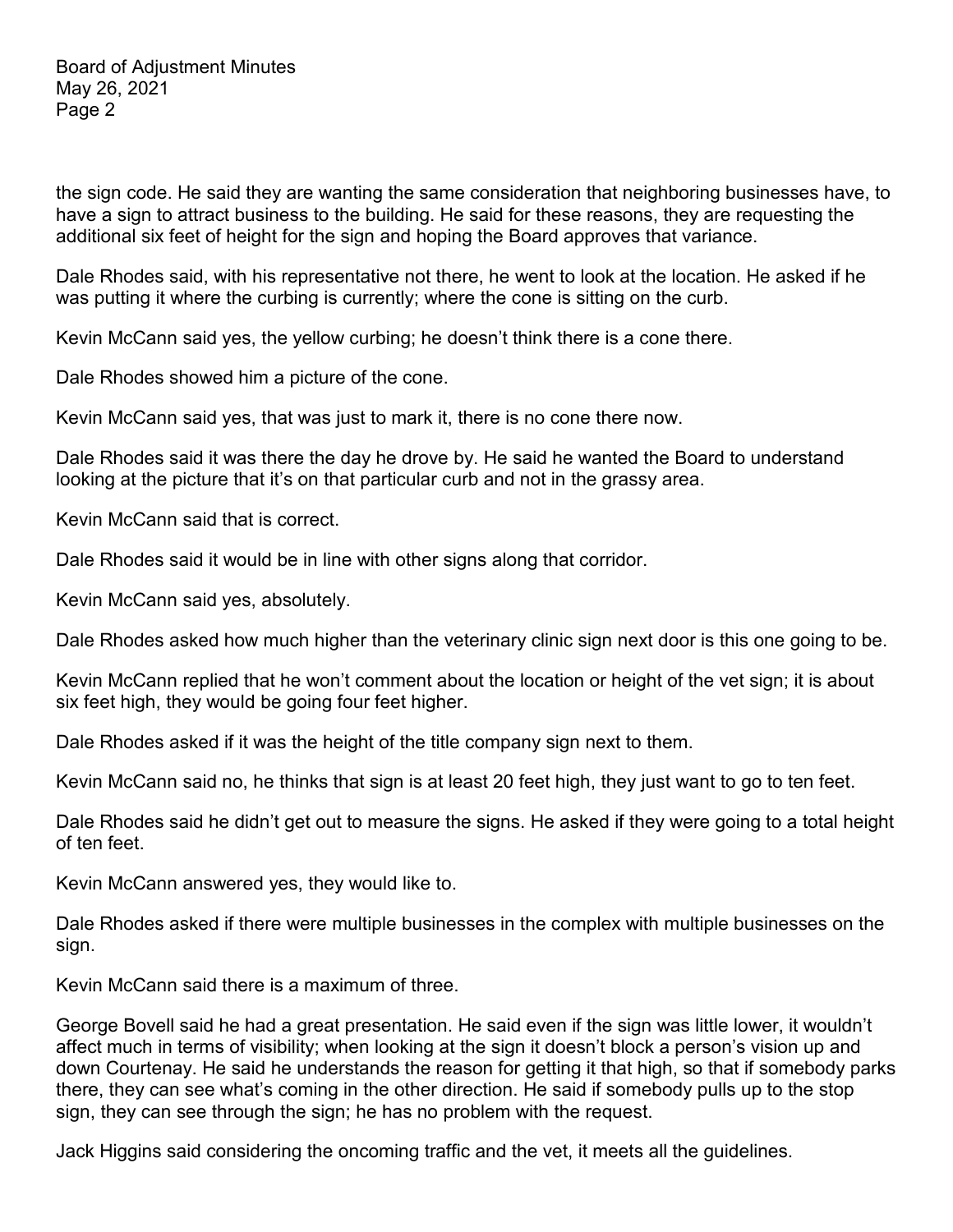Bill Huffman asked Paul Body to confirm that it's a four-foot height limit and if there was a square footage limit to a sign.

Paul Body replied, yes, there is a limit of 150 square feet for each free-standing sign.

Dale Rhodes asked if this sign would be about that, needing a variance.

Paul Body said no, he shouldn't be over that; if so, it would have been included.

Bill Huffman asked, if elevating up to ten feet, are they still only using the top four feet of it; not getting additional square feet by this variance.

Kevin McCann said, the way the sign is designed, there will be four panels total, one for each business and an extra in case there is a shared space. He said the sign would be about 80 inches high and 60 inches wide.

Dale Rhodes said the purpose of the height is because cars are parking next to the sign and people coming from the south headed north would not be able to see the sign because cars would be blocking it. He said where they have to put it is right at the driveway and parking area. He said when he was there he checked, when pulling out on the road, the sign would not hamper being able to see either way. He said someone would be out past the sign when coming to the stop sign before going onto the highway. He asked Paul Body if there were any concerns from his department with the sign.

Paul Body said as long as he gets this passed, that's why he's here; he's into the intersection of the driveway.

#### No Public Comment

Dale Rhodes said he will review the six points. He read, do special conditions and circumstances exist which aren't applicable to any other land structures or buildings in the applicable zoning classification. He said not necessarily, any special circumstances or conditions with this property other than where he has to put the sign, there is not a grassy area, he has to put it on the edge of the parking lot. He read, the special circumstances and conditions don't result from actions from the applicant. He said he didn't create that area or design it, so it doesn't. He read, that granting the variance and request won't confer on the applicant any special privileges that are denied by the provision of the Chapter to other lands, buildings and structures of identical zoning classification. He said he doesn't know the zoning of every property there, he did see signs that are of the same height and configuration. He read, literal enforcement of the provision of this Chapter would deprive the applicant of rights commonly enjoyed by other properties in an identical zoning classification or provisions of this Chapter will constitute unnecessary and undue hardships on the applicant. He said that is not necessarily the case, he would still be able to do business just wouldn't have the particular signage wanted. He read, that the variance granted is the minimum variance that will make possible the reasonable use of the land, building or structure. He said it is the minimum variance for what he is wanting to use the sign for. He read, that granting the variance will be in harmony with the general intent and purpose of this Chapter and that such variance will not be injurious to the area involved or otherwise be detrimental to the public welfare. He said he looked at it closely and it's not going to obstruct view and will be in harmony with everything else.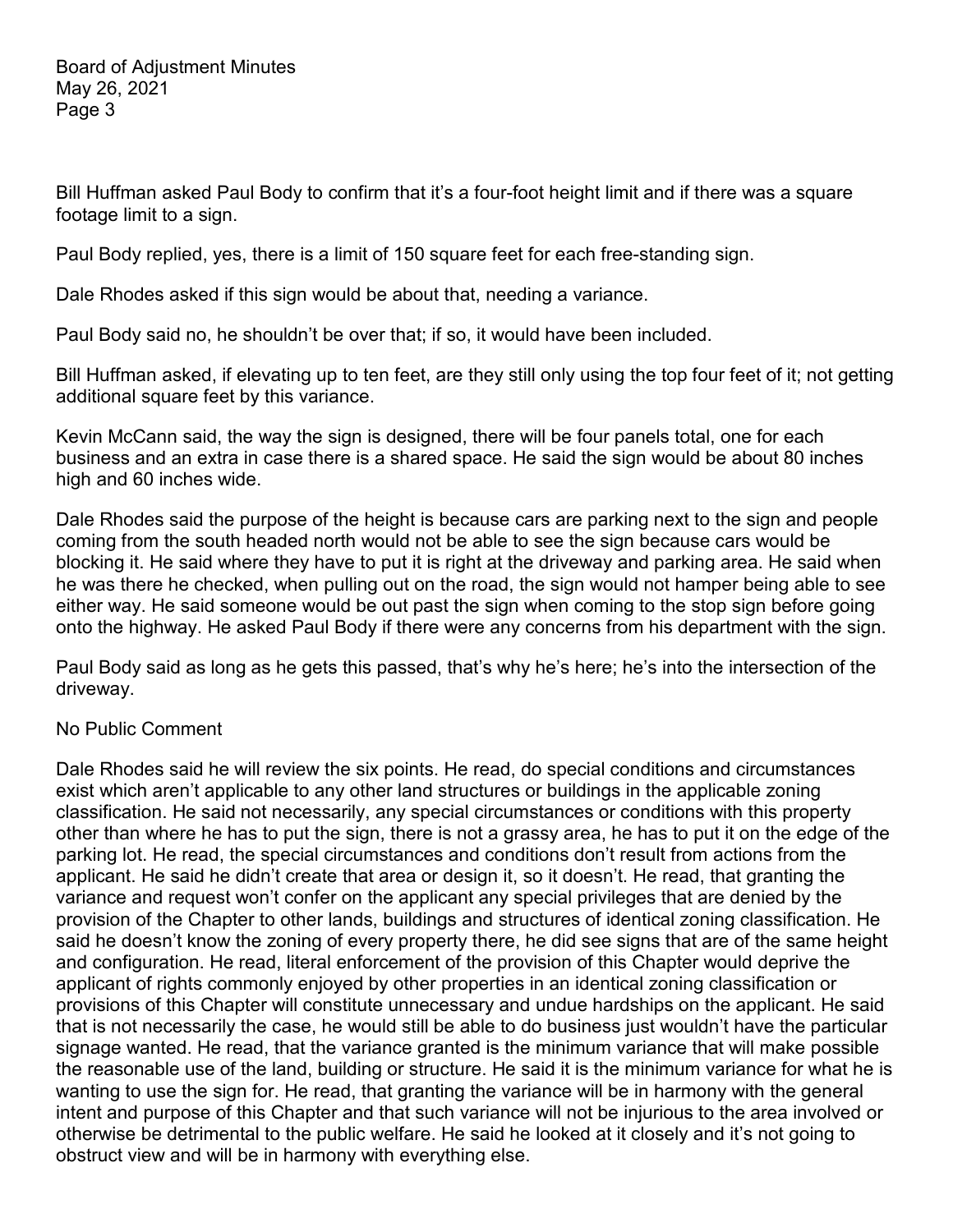Motion by George Bovell, seconded by Jack Higgins to approve the variance as depicted on the survey submitted by the applicants. The vote was unanimous.

## **2. (21PZ00021) Ryan R. and Peyton M. Shedrick (Campanella)**

Request variances from Chapter 62, Article VI, Brevard County Code, 1) Section 62-2109(c) to permit a variance of 2.5 feet over the 3.5 feet height required for a fence in the (north) sight triangle, 2) 62- 2109(c) to permit a variance of 2.5 feet over the 3.5 feet height requirement for a fence in the (south) sight triangle. 3) 62-2109(d) to permit a variance of 2 feet over the 4 feet height required for a fence on a double frontage lot in the 20-foot setback in a RU-1-7 (Single Family Residential) zoning classification, on 0.27 acres, located on the southeast corner of Pelican Drive and North Banana River Drive. (1615 Pelican Drive, Merritt Island) (Tax Account 2438258) (District 2)

Regina Campanella with Campanella Fence, Inc., 605 Albatross Street, Merritt Island. She said, they have a couple that move to Brevard County not long ago and bought a house on the corner of Pelican Drive and Banana River, Peyton and Ryan Shedrick. She said her husband, also an owner of Campanella fence, Salvatore, is present. She said they applied for three variances; their lot is extralong, on three lots. She said one side is Banana River and Pelican; there is a tower there that has been there since they built the development, stating the name of the development. She said on the other side of their property is Merrittana Drive, the back corner of their property. She said they are looking to put up a six-foot privacy fence around the back corner.

Dale Rhodes said their district representative is currently absent so he drove to the property to look around; there is a monument sign on that corner. He asked if they were wanting to replace where the chain-link fence is currently, with a six-foot privacy fence. He asked if they perceived an issue with being able to see traffic coming down the road with the fence there.

Regina Campanella replied no, because as you approach Banana River on Pelican, what's seen to the left is the tower, not the chain-link fence, even if it were ten feet high, it's wouldn't obstruct vision.

Dale Rhodes said the monument sign is probably four feet at most.

Regina Campanella said it's five feet.

Dale Rhodes said as he approached the tower, currently he could look to the left and see traffic coming; with the privacy fence put up, he would not be able to see traffic coming.

Regina Campanella said no, it doesn't affect it one bit.

Dale Rhodes said it does because he's not looking through a chain-link fence, but at a solid piece of wood.

Regina Campanella said the fence cannot be seen when approaching the stop sign, just the tower.

Dale Rhodes said he did, he starts looking before he gets to the tower; he would want to see if any cars are coming before approaching the stop sign. He said then he has to pull up beyond that to look down the highway.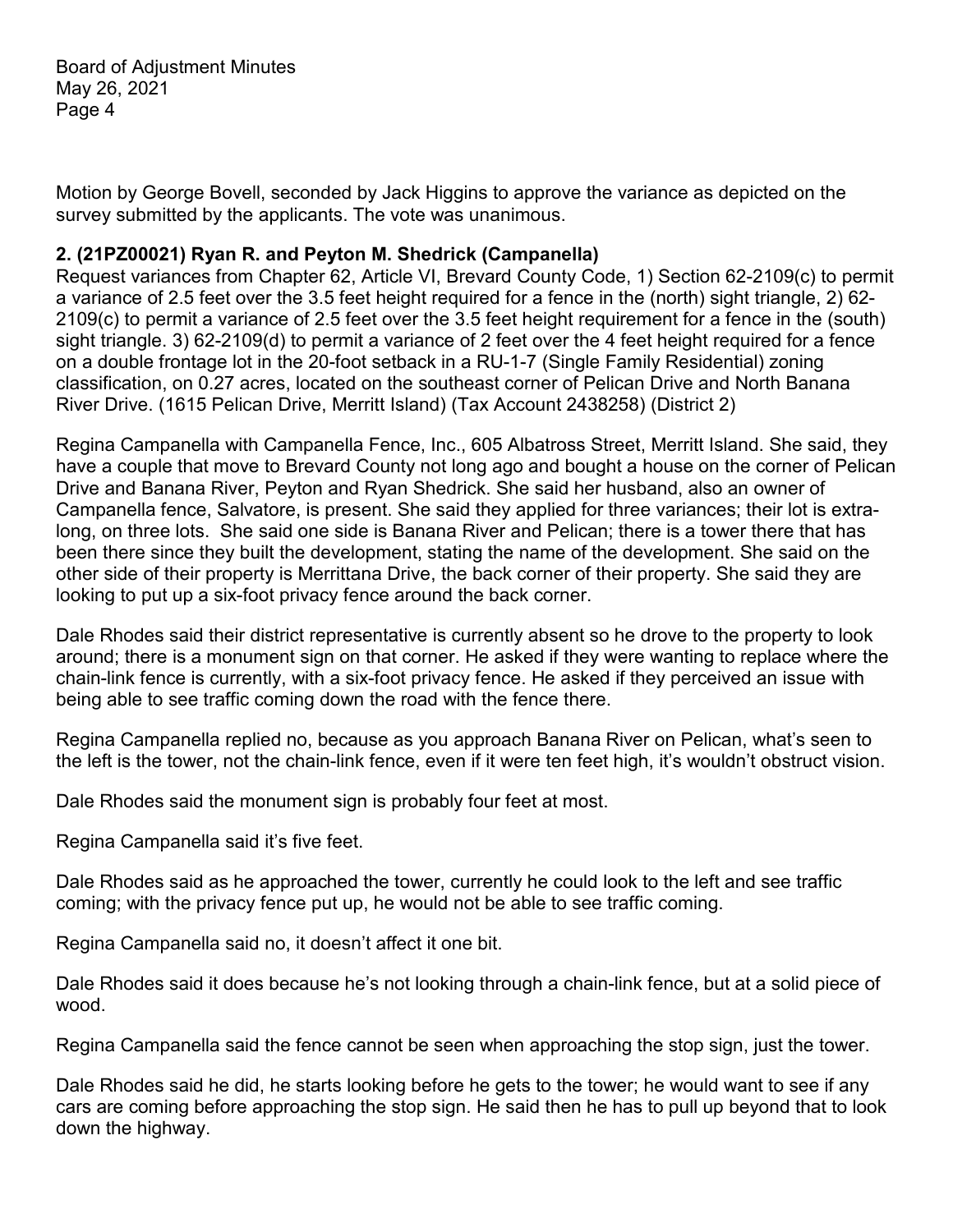Regina Campanella said the tower is on an angle, when approaching, the road can't really be seen.

Dale Rhodes said on the other end is the same question. He said coming from the right, with no monument sign, cars on Banana River could not be seen until he got right to the edge of the road. He said he drove around the area more than once, to see if he could see cars coming before he got to the edge of the road to pull out on Banana River at the other end of the property from Merrittana.

Regina Campanella said, approaching the stop sign, the chain link fence stops before the stop sign.

Dale Rhodes said if it is replaced with a privacy fence, he wouldn't be able to see traffic until he gets to the stop sign and to the crosswalk to see be able to see traffic.

Regina Campanella said, there is a sewer drain there, so the chain link jags in. She said they don't have a problem coming back a little down Banana River approaching Merritana; they could cut in at an angle to bypass the sewer area, to allow plenty of view. She said the chain link fence is very low.

Dale Rhodes said yes, but they are going to six feet.

Paul Body said he had a couple of pictures the applicant gave that shows the height of the monument sign and chain link fence; it looks to be about a foot above the chain-link fence.

Dale Rhodes confirmed that the Board members had the pictures.

Regina Campanella said the chain link fence isn't really visible.

Dale Rhodes said the chain-link fence is about a foot above the monument sign.

Regina Campanella said when approaching the monument sign and then the stop sign, the fence isn't seen, the monument sign is; the fence does not obstruct vision at all.

Dale Rhodes said in the picture after the monument sign showing the crosswalk, the one with the car, where the fence comes out can be seen and if that's a six feet solid fence, there is no way to see traffic coming from that stop sign. He said, looking at the monument sign, one would have to pull into the crosswalk to be able to look down through there; the monument sign makes it difficult enough but with the six-foot fence there, it's impossible to see traffic coming. He said he was looking at approaching the monument sign and with the chain-link fence he could see cars coming down the road. He said once the privacy fence is there, he will not know that; then when at the stop sign, he would have to pull into the crosswalk to be able to look down to see if there are any cars coming.

Regina Campanella said she understood, however because of the way the monument sign is built, when approaching Banana River, the traffic can't be seen at all.

Dale Rhodes said he can until he gets to the monument sign; he was sitting in a vet so was very low, he could see cars coming up to the monument sign.

Regina Campanella said even if there were a four-foot solid fence there, someone still couldn't see and there are solid fences all along that road.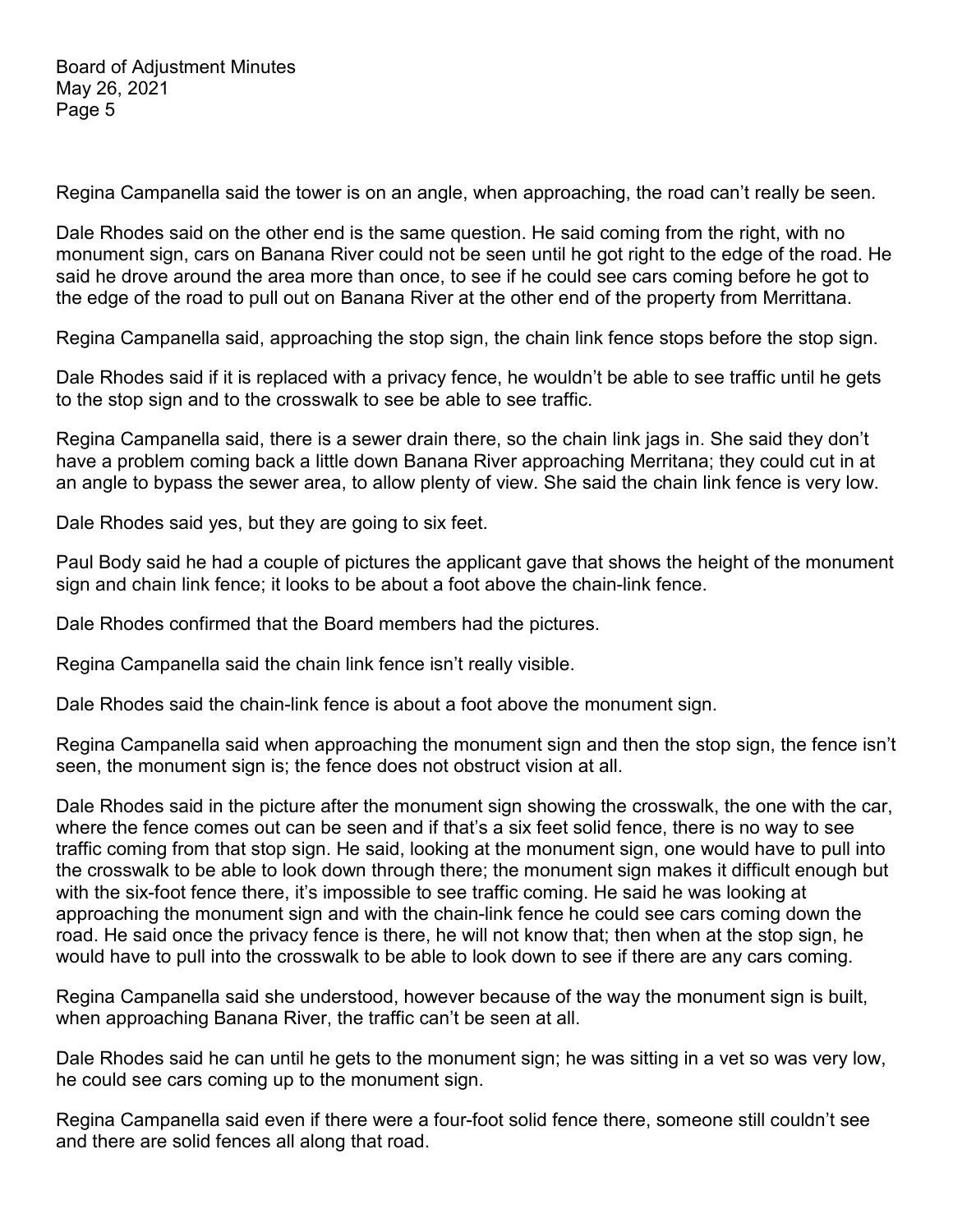Dale Rhodes said, but not on that corner and that is what his concern is.

George Bovell said he made a drawing to suggest how to deal with the fence. He asked if there would be a fence along the front of the property on Pelican.

Regina Campanella said no.

George Bovell said double frontage is typical as in his neighborhood and they have three frontage roads. He said typically, a six-foot fence is allowed; he referenced his drawing and said to assume the square is the house, he showed where he suggested it cut off to give privacy all the way to the back.

Regina Campanella asked if that was the back or front of the house.

George Bovell said it's the back, where the fence jags in at the back of the house. He said he does not have a problem with this because when arriving at the stop sign, whatever fence is there, someone can see. He said someone would not blow through the intersection, they would stop and be able to see what's coming down in enough time to decide whether to go forward. Referencing his drawing, he said going up Banana River, the fence goes up and gets cut off square with the property with a gate; the rest would stay open to not have the issue of limited visibility looking this way.

Regina Campanella asked if that is the setback he mentioned; not to the middle of the side of the house but back considerably.

George Bovell said yes, whatever is reasonable. He said in his neighborhood and as a real estate agent, he sees a lot of neighborhoods with double frontage with a six-foot fence that cuts off at the front of the property especially with a good setback. Referencing his drawing he said it can go as far as here and cut off here and have a gate to get your privacy six-foot fence. He said he does not think the area that jags in is a problem because someone would have to stop at the stop sign anyway. He said with some adjustments, they wouldn't have a lot of problems; they would decide what distance is needed to get a setback from the stop sign where a car has to stop to see on Pelican so they can look down the road and eliminate the issues brought up.

Regina Campanella said she understands and needs assistance from Sal.

Salvatore Campanella, 605 Albatross Street, Merritt Island. He approached George Bovell to see the drawing.

George Bovell pointed to the back of the property and the front on Pelican. He said the six-foot fence can come up, stop and go in this way; they will have complete privacy here and eliminate the vision issues looking down Banana River. He said they could still have a six-foot fence but it doesn't need to go all the way up to Pelican; it can go the front of the property in line with the house, turn in and stop at the house with a gate, as seen in most neighborhoods with a double frontage.

Salvatore Campanella said on the Banana River side, he has a fence now coming from the house out to Banana River in the middle. He asked if what he was saying is to come forward from the house on the front corner where the house comes out.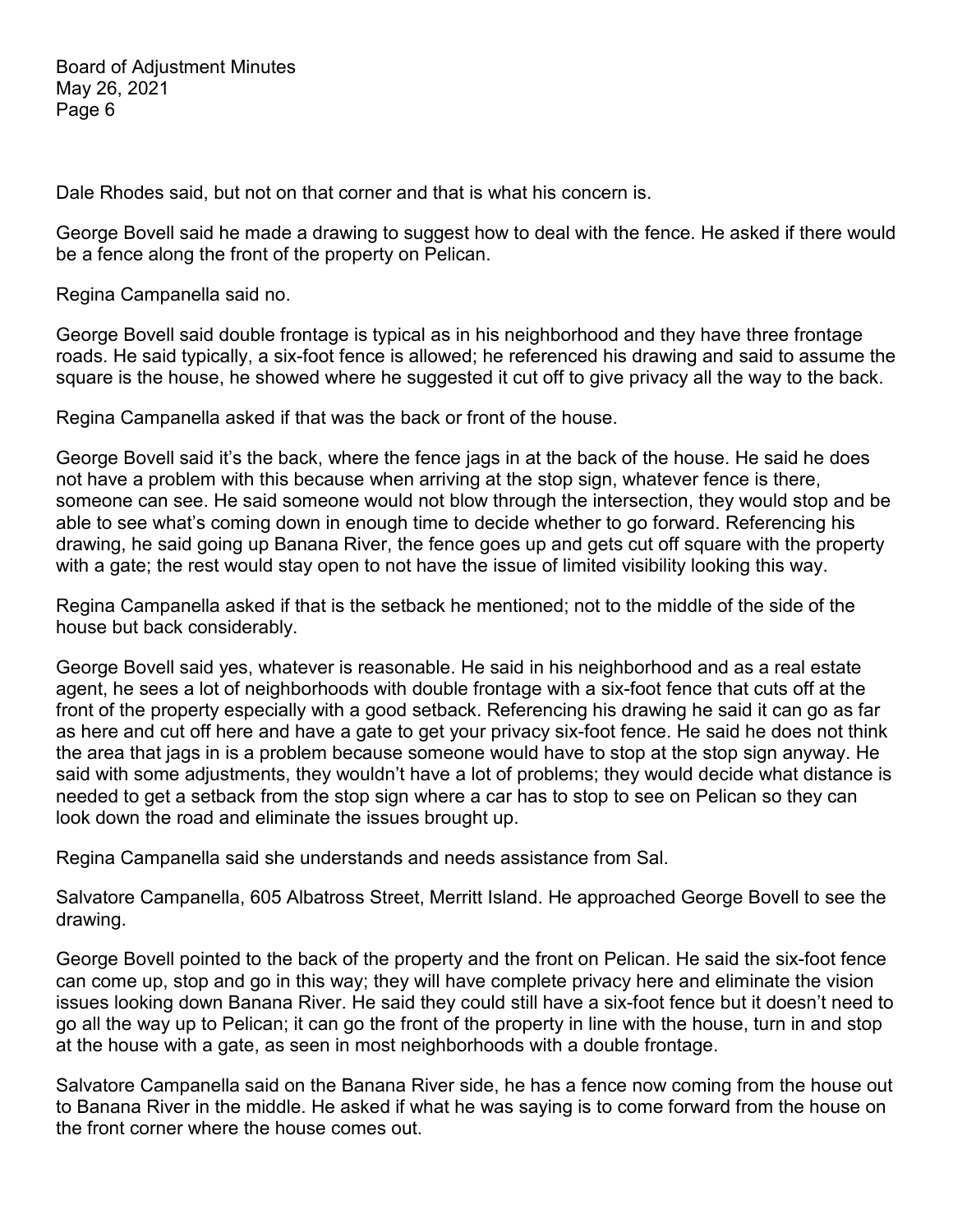George Bovell said yes, on the drawing, it shows the fence going all the way to Pelican; he suggests coming back from Pelican a bit and then turn the fence at a right angle towards the house.

Dale Rhodes said, so that there is a line of sight between the monument sign and the fence. He asked if he understeood.

Salvatore Campanella said yes.

George Bovell said he is sure he sees that all the time as a fence person who deals with double frontage. He said if someone is in a subdivision that allows a fence on the front property line, they would be limited to four feet across the front and a considerable way on the side. He said they could stay with six foot, giving something reasonable, cut off toward the house at a right angle and it takes away the visibility issue that his colleague has an issue with.

Salvatore Campanella said he could still go to the same spot the chain link fence is on the corner of the house.

Dale Rhodes said he is just going up to the corner of the house and going out to the road versus going all the way to the edge of the property.

George Bovell said he has no problem with the back; it's not a heavily travelled road as a dead in.

Paul Body said, the chain link there now should be 3.5 feet high from the northwest corner of Pelican and Banana River, 30 feet down Banana River in the site triangle; the fence is too high right now.

Salvatore Campanella said he didn't put that in.

George Bovell said based on the character of the neighborhood, he is okay with a six-foot fence because there are other six-foot fences up and down the street. He said as long as these adjustments are made, they can have a six-foot fence and hope that there isn't a lot of push back from his colleagues, because he is hearing it's the visibility on those two corners.

Salvatore Campanella asked if the Merrittana corner is okay.

George Bovell said, for him it is.

Jack Higgins said he wouldn't approve the six foot as it is, where the sign is. He said most people ignore the stop bar when coming to a stop sign and go right to the crosswalk when they should have stopped at the white line in front. He said he would be worried about bicycles and joggers coming against that; they wouldn't be able to see. He said there is a lot of collisions from the side from bicycles like that; George had the right idea.

George Bovell said whether it's three feet or four feet, if he is in a Corvette and its not a chainlike fence, there are the same issues in a low vehicle. He said the only way to get over that is to be way up; even if the fence is at four feet, wherever it is cut off, there will still be the same visibility issues. He said Merrittana is a dead-end street with not a lot of traffic.

Jack Higgins said it only takes one time.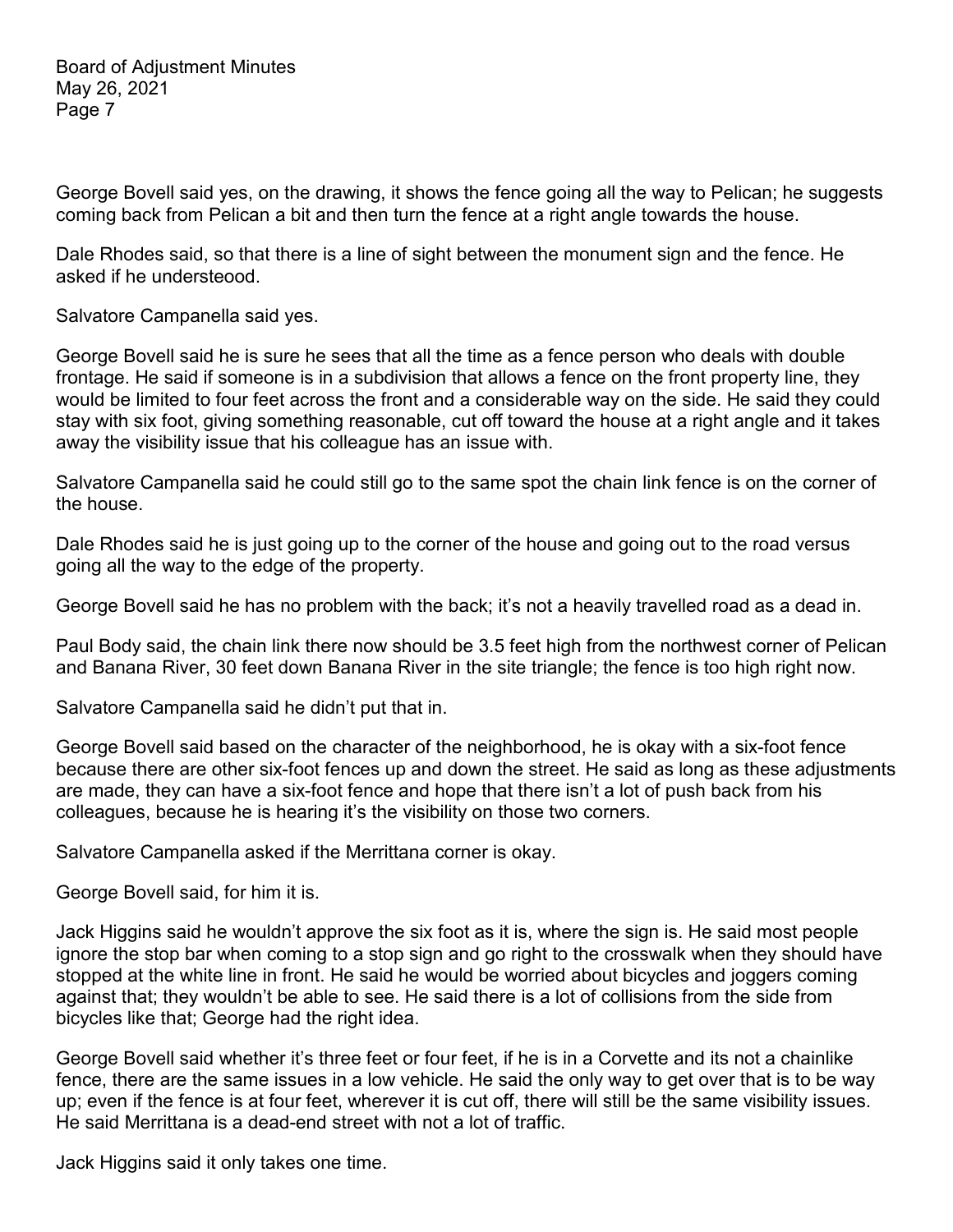Dale Rhodes said even in his SUV, the fence would block his view, they have to consider that not everybody drives a car that is semi-truck height. He said his biggest concern is the blocking of the view on both corners; it is a potential hazard.

Jack Higgins asked if it was a chain-link fence with vinyl.

Dale Rhodes said no, currently it's a chain-link fence, to be replaced with vinyl.

Salvatore Campanella confirmed it was a six-foot solid vinyl with tongue and groove.

Regina Campanella said a couple issues they were concerned about where discussed when she came to apply. She said the back part of the property is very low, anybody could hike the low fence; they are a young couple just starting out and the dog can easily scale that fence to go out to the traffic on Banana River which is getting busier with the growth of the area. She said it does jag in because of the sewer that is there; it's been jagged in quite a bit but they could bring it in a little more even though it is before the stop sign now. She asked if they could do a four-foot fence going to the side of the house and then come up to six foot as they go down Banana River.

Dale Rhodes said, if they were back where the jag is, with that length, and then stopped where the edge of the house is instead of to the road, that wouldn't be a problem. He said even with that jag in there, if he looks right at the stop sign where they're going to have a six-foot fence, he won't see a thing including people on the sidewalk and traffic coming. He said he would have to pull up into the crosswalk area and if there is somebody coming, as not everybody rides their bicycle in the street, if he pulls up and they come out of nowhere, there is a problem. He said if they came back to where it jogged in and went the length of the property, knowing that takes away usable property, but stopped at the edge of the house, versus going over to the next street where it is now, he wouldn't have a problem with that because it's not going to block the view of cars or pedestrians on the sidewalk.

Regina Campanella said, coming down Merrittana approaching the stop side, they can keep the six foot and asked how far back they need to come; they wouldn't have to jag but go back at an angle.

Dale Rhodes, referencing a drawing, pointed out the jag in and said if they could stay in line with the shed, it wouldn't be an issue because he would be able to see.

Regina Campanella asked if he meant brining the whole fence in.

Dale Rhodes said yes.

Regina Campanella said no, that's really cutting off half of their property.

Dale Rhodes said if they would not have to do that for the entire length of the property, but at least long enough that he has a clear view of the road and the sidewalk.

Regina Campanella asked if it could cut in behind the shed at an angle so the view is not obstructed.

Dale Rhodes said that was doable.

Bill Huffman asked if the procedure now was to design the fence for them or do they reapply.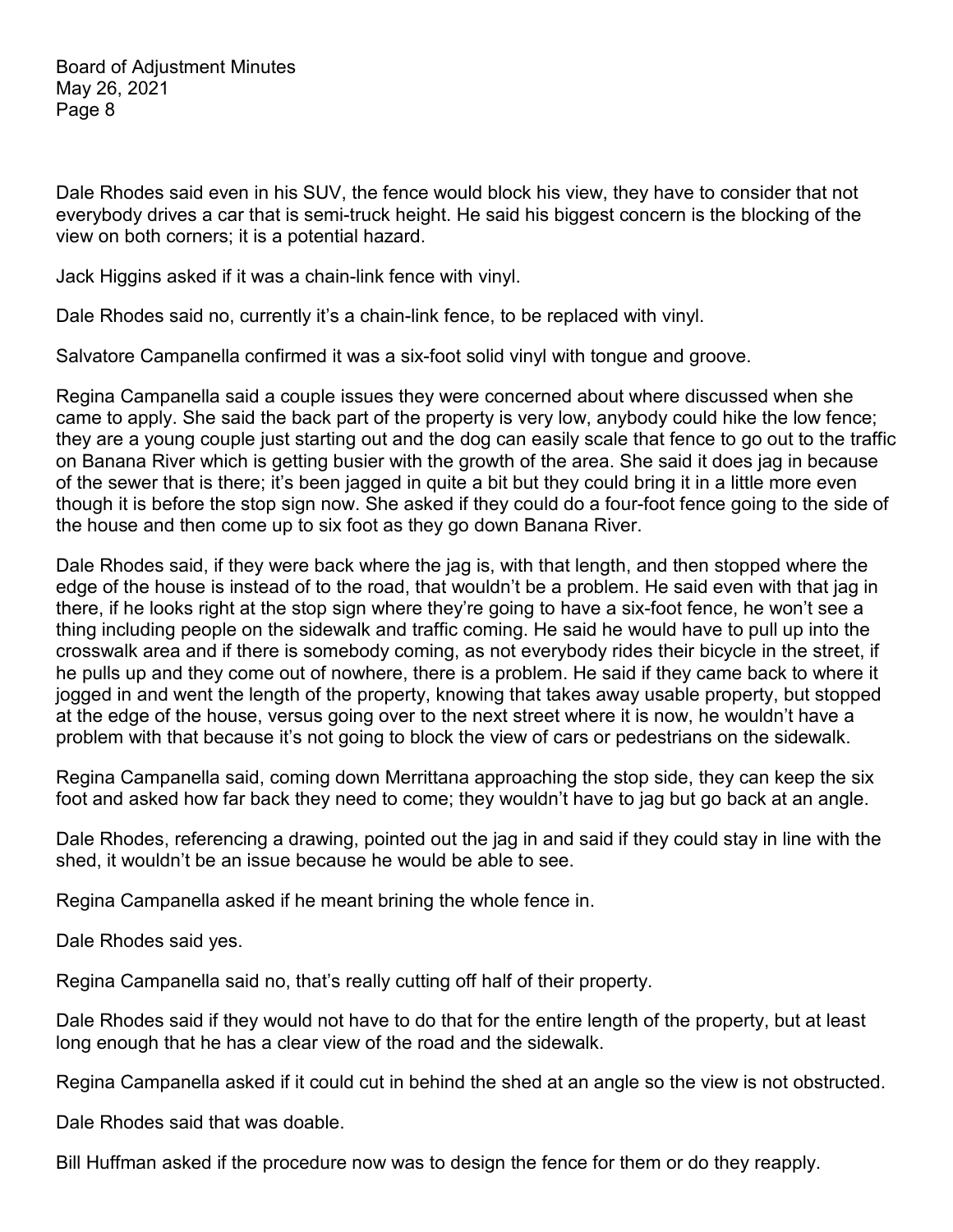Paul Body said no, it's not up to them to design it, but to approve or deny what is submitted.

Bill Huffman said if there is a reapplication, he would like to see a layout with sight lines drawn.

Paul Body said he did put the distances that they are supposed to be, the sight triangle is ten feet along Pelican, 30 feet along Banana River Drive and 10 feet along Merrittana.

Dale Rhodes asked if they tabled this, would they be able to make an amendment and bring it back.

Paul Body said, the problem is, they will still be in the sight triangle unless they move it out.

George Bovell said their recommends now are within the sight triangle, for example, on Pelican, they want at least ten feet from the corner coming down Banana River, and 30 feet from Pelican down.

Paul Body said they can put a 3.5-foot fence there and step up after the thirty feet, step up to six feet.

George Bovell said, and they could do the same thing on the back side.

Regina Campanella said their only issue is back in the corner, it's a safety issue for a six-foot fence.

Jeffrey Ball said there is discussion that needs to happen for further clarification from the site plan. He suggested they table this to the next Board of Adjustment so the applicant can take their directions and come back with site plan that meets it, that can be analyzed to see if it meets what they are willing to approve. He said the problem with what is happening is that it's very arbitrary and there is not a site plan to clearly state where the six-foot fence would start and end and where the lower size fence is, making it difficult for his staff to differentiate what their direction is.

Dale Rhodes asked if they understood what was being asked and to answer with a nod.

Regina Campanella said this was expensive.

Dale Rhodes said if they table it, they just bring it back at the next meeting; but would work with the County to change their site plans to ensure the fence won't block the sight line. He said he would need to see significant change to where it is currently; he needs to be able to see where the traffic is coming and people coming down the sidewalk; currently he can't and so couldn't vote in favor.

Paul Body said they have three different variances, two are to the sight triangle and one is for six foot along Merrittana and the front setback. He said he doesn't see how they would have them adjust it and still not meet the codes, the reason they are here now. He asked, if they adjust it just 20 feet, will they still be 20 feet at 3.5 feet high, will they be into the sight triangle. He said right now it is written up as into the sight triangle with six feet high, 2.5 feet over the requirement.

Dale Rhodes asked if the sight triangle was 30 feet from the corner.

Paul Body said yes, 30 feet down from the northwest corner, down Banana River drive and going up from Merrittana, 30 feet.

Dale Rhodes asked if the entire length of that fence was in the sight triangle.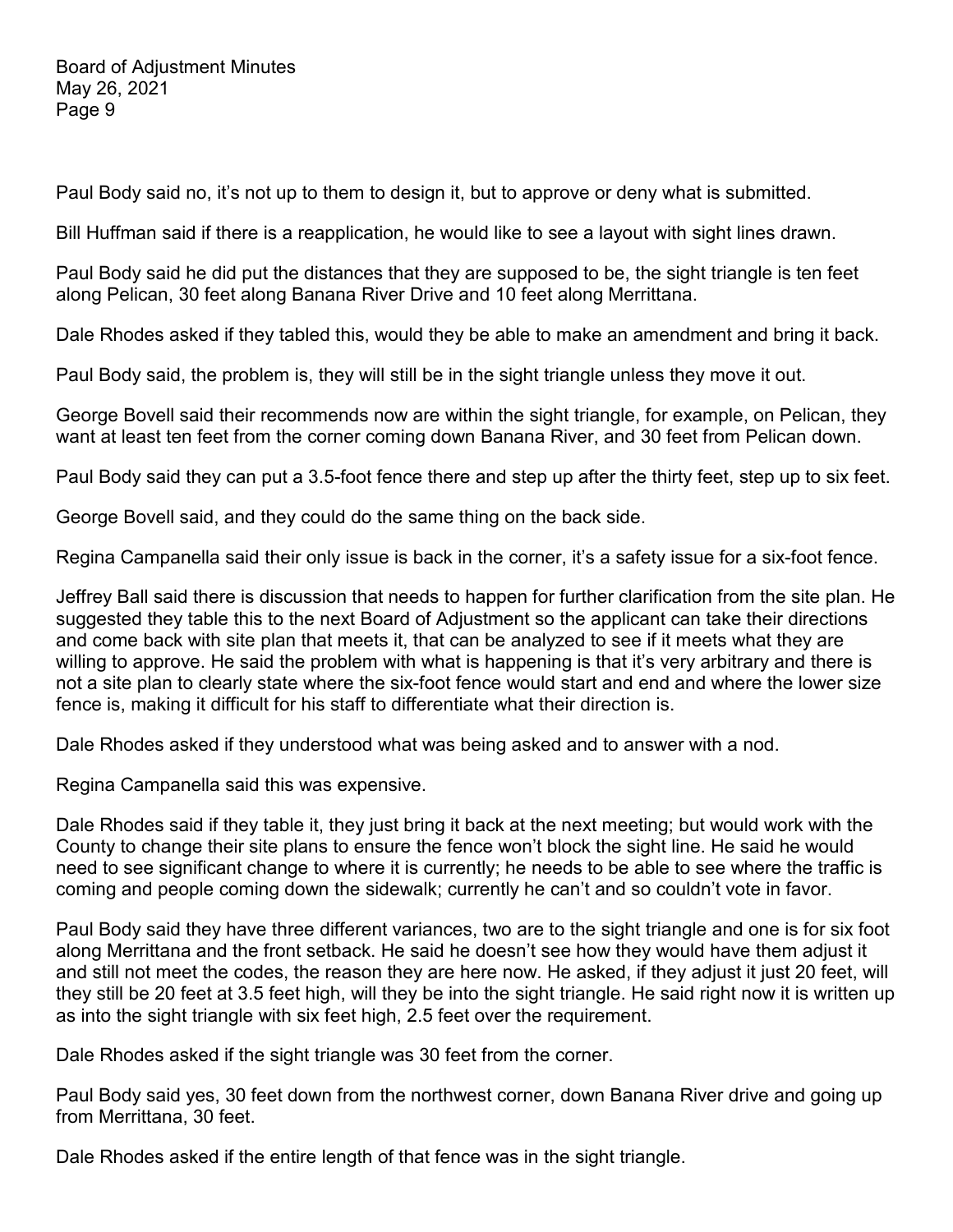Paul Body said no, its 30 feet, approximately to the front of the house.

Dale Rhodes said they also need to come 30 feet off Merrittana.

Paul Body said correct.

Regina Campanella said Merrittana is a small dead-end road.

Dale Rhodes said there are people that live on the road that have to drive up and be able to see and pull out on the road safely without harm to anybody else.

Paul Body said right now we have it advertised as this so if they put it on hold until they come back, and they're still in that sight triangle...

Dale Rhodes said they would still have the same situation.

George Bovell said this could be easily solved if they fix the front sight triangle and the back.

Regina Campanella said they don't have a problem with the front sight triangle, it's the back corner on Merrittana.

George Bovell said, he doesn't hear objection to six foot on the back corner; it's from Merrittana going north 30 feet and coming in 10 feet, and bringing it back down to Merrittana, that is the sight triangle there. He said then when stopping at the corner of their fence, he could look at a reasonable angle to see traffic and people on the sidewalk without having to inch up; that would fix it. He said before going home, they should talk with Mr. Body and let him explain what the sight triangle means and mark the locations on their drawing, where their fence may have to go in at an angle and come back down.

Dale Rhodes said there are other six-foot fences there whether they're permitted or not, but they are not on a corner.

Regina Campanella said some of them are, just not permitted.

Dale Rhodes said, not the ones he looked at. He said he can't do anything with that; he doesn't have a problem if it's not blocking a view. He said his problem is, blocking the view and because of that he can't support this.

Regina Campanella said she wanted to thank them, as a small business this is the first variance they have ever applied for and it has been a real learning experience.

George Bovell said it's a good they will not have to pay again, just rework it and solve the two angles.

Dale Rhodes asked, if they table this, and they go back and rework this till they are out of the sight triangle, do they not have to reapply or just come back with the changes.

Paul Body said it's advertised right now, they could deny one and two and approve three; they would still have to be out of the sight triangle. He said they could move it around so that it is out of the sight triangle whenever they come in for their building permit.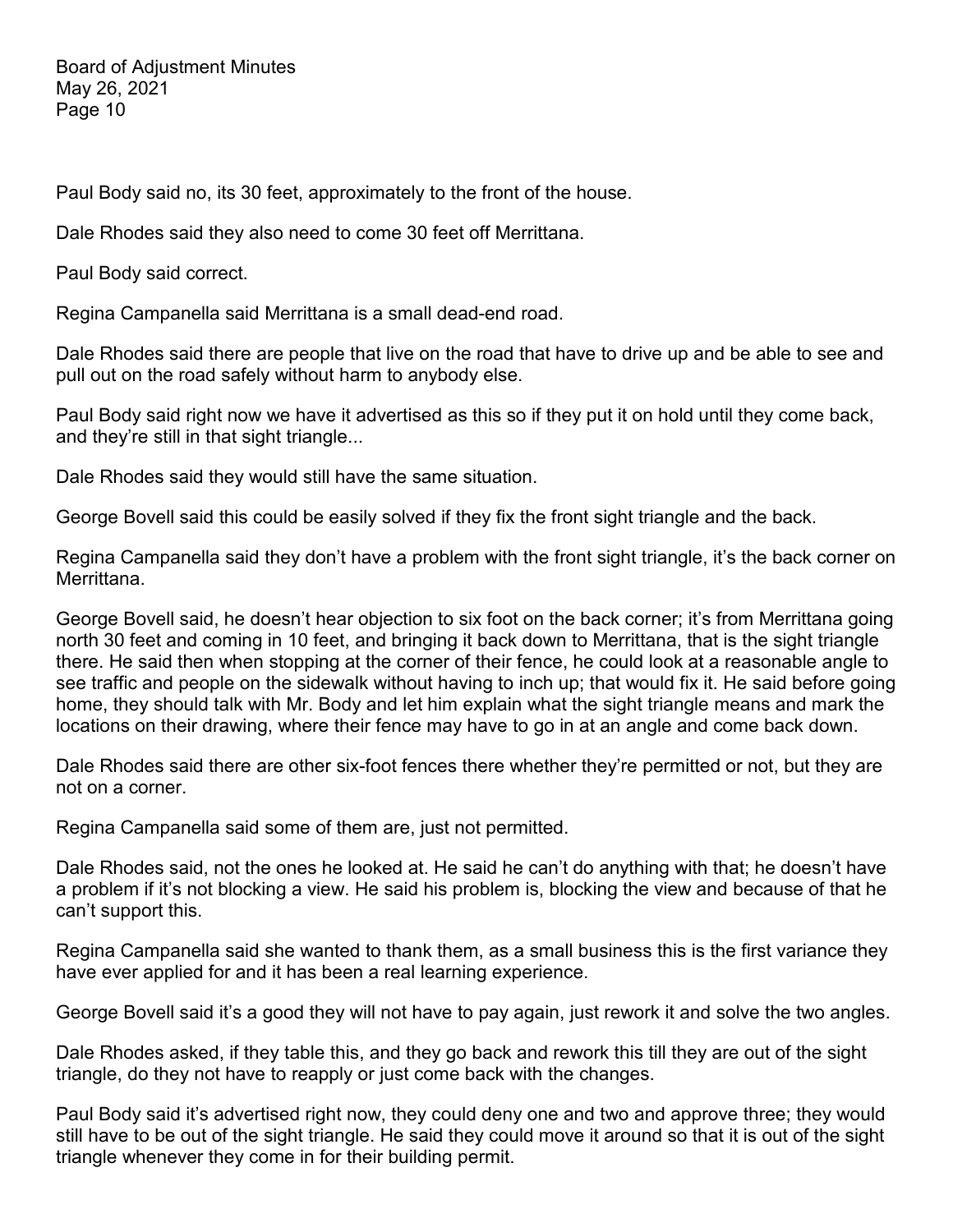Dale Rhodes said they could deny one and two and approve three and get there.

Paul Body said yes, they just have to be out of the sight triangle and bring it back 30 feet, it could be 3.5 feet high. He said they could bring the six feet high toward the house and be out of the sight triangle on Merrittana and still meet six feet running all the way down to the 10 feet along Merrittana.

Regina Campanella asked if they would just bring a new survey in because they already applied.

Dale Rhodes said, a new site plan.

Paul Body said they would just have to revise their site plan for their building permit.

Dale Rhodes said to the Board, he is good with that if they are.

Salvatore Campanella asked what the setback was off the road on Merrittana.

Paul Body said, there is no setback, it's up to the property line; it's 30 feet down the property line along Banana River Drive.

Regina Campanella said they will have to do some math.

George Bovell said to check in with Mr. Body and get some quick understanding before leaving here.

Dale Rhodes said, don't go home, draw this and then come back; let them help you do this.

No Public Comment

Regina Campanella said thank you, it's been a learning experience for them.

Dale Rhodes said their job is not to make it difficult, but to be concerned about the safety and welfare of the public. He said if they can make things work, they certainly want to. Dale Rhodes said he will review the six points. He read, do special conditions and circumstances exist which aren't applicable to any other land structures or buildings in the applicable zoning classification. He said in this particular case there are special circumstances, with corners on both sides of the property and that is what they are discussing and trying to give them what they want but making sure safety is an issue. He read, the special circumstances and conditions don't result from actions from the applicant. He said the property doesn't result from anything they have done, but if they had put up the fence, they would be creating the issue. He read, that granting the variance and request won't confer on the applicant any special privileges that are denied by the provision of the Chapter to other lands buildings and structures of identical zoning classification. He said if they approved all three, it would be giving special privileges that other people in the same area are not legally permitted to have. He read, literal enforcement of this provision of this Chapter would deprive the applicant of rights commonly enjoyed by other properties in an identical zoning classification or provisions of this Chapter and will constitute unnecessary and undue hardships on the applicant. He said, they would still be able to use their property, just won't have as much of a fence as they want, he doesn't think they are depriving them of any rights. He read, that the variance granted is the minimum variance that will make possible the reasonable use of the land, building or structure. He said they discussed all of that, with adjustments it will work, then it would be minimum; as is, it exceeded what would be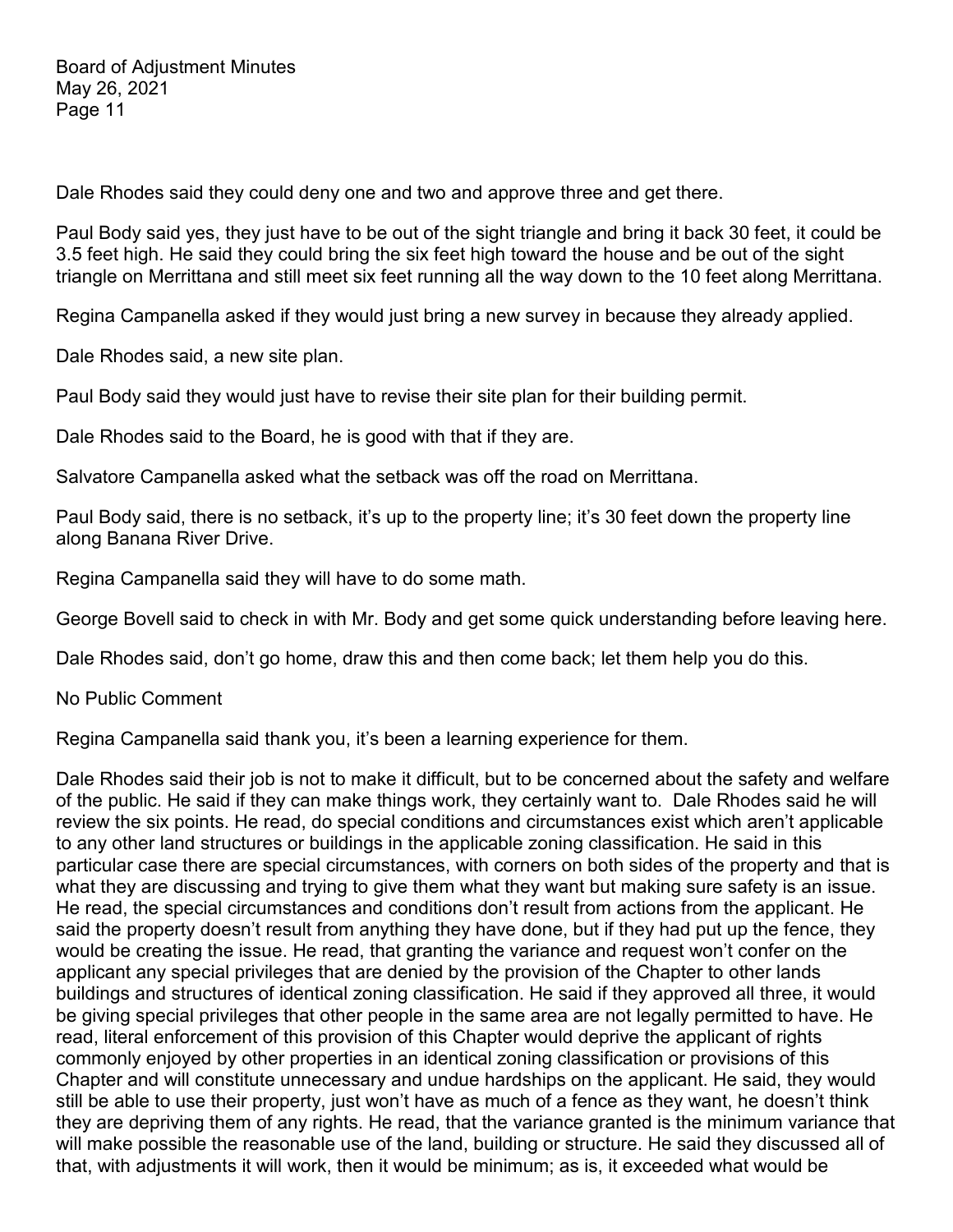required to have the use of the property. He read, that granting the variance will be in harmony with the general intent and purpose of this Chapter and that such variance will not be injurious to the area involved or otherwise be detrimental to the public welfare. He said, as they are approving it, it will not be detrimental to public welfare but approving as requested would be.

Motion by George Bovell, seconded by Jack Higgins to deny numbers 1 and 2, and approve number 3 as depicted on the survey submitted by the applicants. The vote was unanimous.

## **3. (21PZ00022) Hardiman Family Revocable Trust**

Requests variances from Chapter 62, Article VI, Brevard County Code, 1) Section 62-1341(5)(a), to permit a variance of 15.1 feet from the required 20 foot front setback for an accessory structure, 2) Section 62-1341(5)(b) to permit a variance of 6.6 feet from the required 7.5 foot (north) side setback for an accessory structure, 3) 62-1341(5)(b), to permit a variance of 5.0 feet from the required 5.0 foot structure spacing in an RU-1-9 (Single Family Residential) zoning classification, on 0.21 acres, located on the east side of Coquina Ridge Drive, approximately 0.54 miles north of the intersection of US Highway 1 and Post Road. (4465 Coquina Ridge Drive, Melbourne) (Tax Account 2611566) (District 4)

Charles Hardiman, 4465 Coquina Ridge Drive, Melbourne. He said thank you for their consideration; he submitted requests for three variances. He said they are trying to take an 891 square foot home, built in 1949 and turn it into a place he and his wife could live in. He said they are not building a mansion but are downsizing and do not want more than two bedrooms but need to have storage for woodshop stuff, his wife's furniture making and seasonal decorations. He said there is no other place on the property they can do that given the constraints; they'd like a second floor on the garage and to connect it with a walkway on the second floor. He said that's the five-foot variance between the two buildings; they're physically connected now, but doesn't think it qualifies because it's not enclosed. He said the other, the garage, is one foot and one inch off of the property line on one side and the setback from the road. He said he has tried to build consensus in the neighborhood, talked to many neighbors and showed them the plans and elevations. He said everyone seemed happy and it fits the area which has morphed in the last couple of years; they have been there for 2.5 years and love it. He said they just need the second floor and want the kids downstairs so the old folks can go to bed.

Dale Rhodes said they received two letters in support of the project and asked if he had seen them.

Charles Hardiman said yes and had talked to the neighbors. He said that was the neighbors to the north and south; Dan and Ginger Stephens are on the side where they are only a foot off.

Dale Rhodes said he needed to make sure he and the Board members had seen them.

George Bovell asked if he was putting a second story on the garage as well.

Charles Hardiman said, on the garage, home, and a walkway.

George Bovell said the garage and home have been in that configuration forever and he is not changing any of the exterior footprint, only going up.

Charles Hardiman said, correct.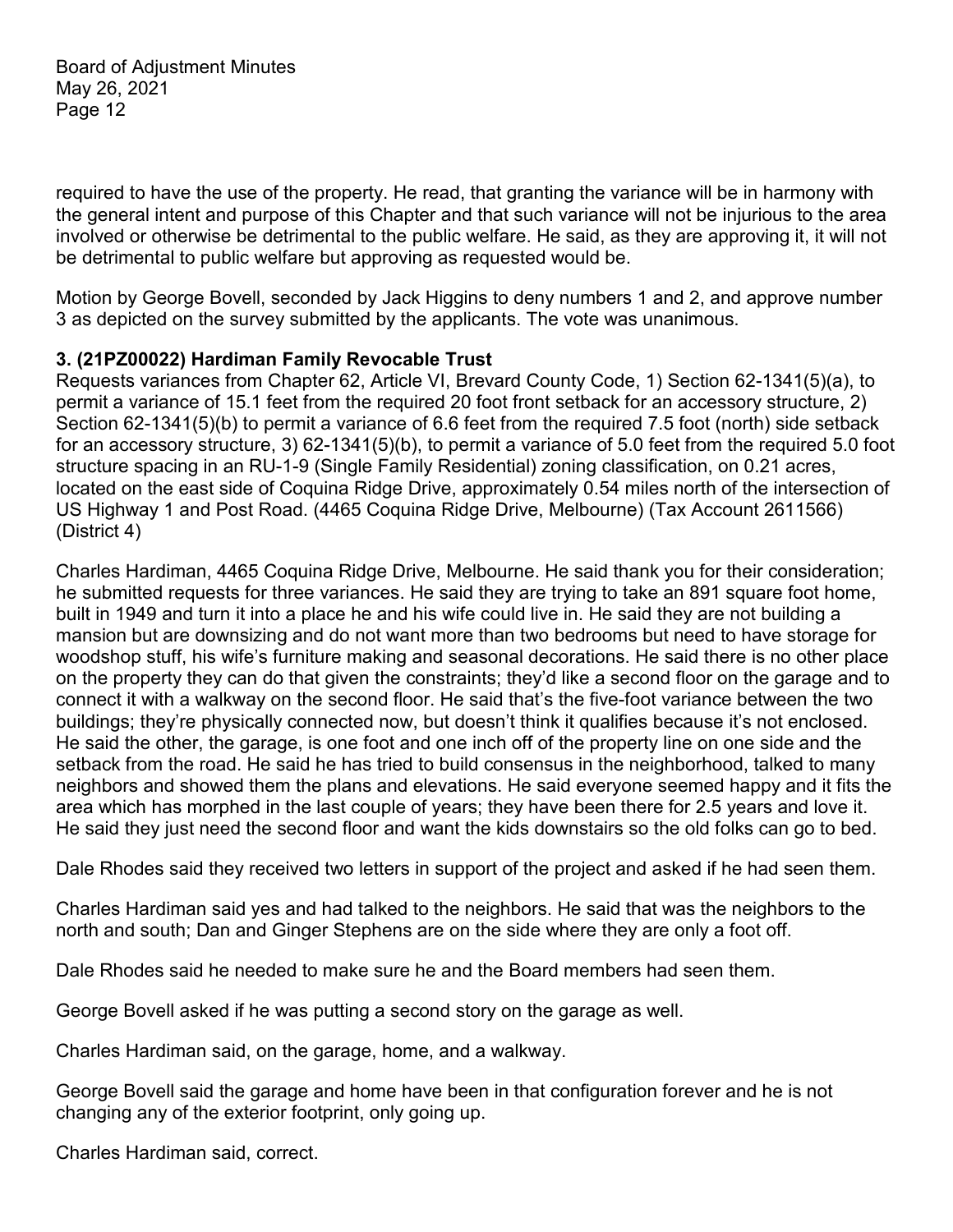George Bovell said he doesn't need a variance for anything other than the dimensions of the garage and its proximity to the boundary.

Charles Hardiman said, all from the existing home.

George Bovell said that can't change unless it is ripped down; he is in full support of what is there.

Dale Rhodes asked approved, could he add the second story without dealing with the setbacks.

Paul Body said, yes, that's the reason he needs to do that now, it's non-conforming to the setbacks; it was built in 1949 before zoning was established. He said he is trying to expand it to go up to the second floor; the way it's designed, it's not meeting the code for attachment to become part of the principle structure. He said it would have to have a common roof and it just has a balcony that is attaching it, so that is why it's considered an accessory structure right now.

#### No Public Comment

Charles Hardiman said he appreciated their consideration and had lived in Orange County for decades where this kind of dialogue does not happen, they ought to be happy with this.

Dale Rhodes reviewed the six points. He read, do special conditions and circumstances exist which aren't applicable to any other land structures or buildings in the applicable zoning classification. He said the special circumstances and conditions are that it's been there since 1949. He read, the special circumstances and conditions don't result from actions from the applicant. He said they don't, he didn't build or design this and short of tearing everything down on the property, this is his only remedy. He read, that granting the variance and request won't confer on the applicant any special privileges that are denied by the provision of the Chapter to other lands buildings and structures of identical zoning classification. He said they have approved many properties that were built long ago and have had to adjust because of that, they aren't conferring any special privileges. He read, literal enforcement of this provision of this Chapter would deprive the applicant of rights commonly enjoyed by other properties in an identical zoning classification or provisions of this Chapter and will constitute unnecessary and undue hardships on the applicant. He said, it would because he would have to tear down his entire living quarters. He read, that the variance granted is the minimum variance that will make possible the reasonable use of the land, building or structure. He said that is correct. He read, that granting the variance will be in harmony with the general intent and purpose of this Chapter and that such variance will not be injurious to the area involved or otherwise be detrimental to the public welfare. He said since it's been there since 1949 he doesn't see how it could harm anybody.

Motion by George Bovell, seconded by Bill Huffman to approve the variances as depicted on the survey submitted by the applicants. The vote was unanimous.

## **4. (21PZ00023) Cypress Trust Company**

Requests a variance from Chapter 62, Article VI, Brevard County Code, Section 62-1542(5)(b), to permit a variance of 6.0 feet from the required 50.0-foot (north) side setback in a PIP (Planned Industrial Park) zoning classification, on 1.20 acres, located on the east side of North Wickham Road, approximately 0.67 miles north of the intersection of Pineda Causeway and North Wickham Road. (6115 North Wickham Road, Melbourne) (Tax Account 2618593) (District 4)